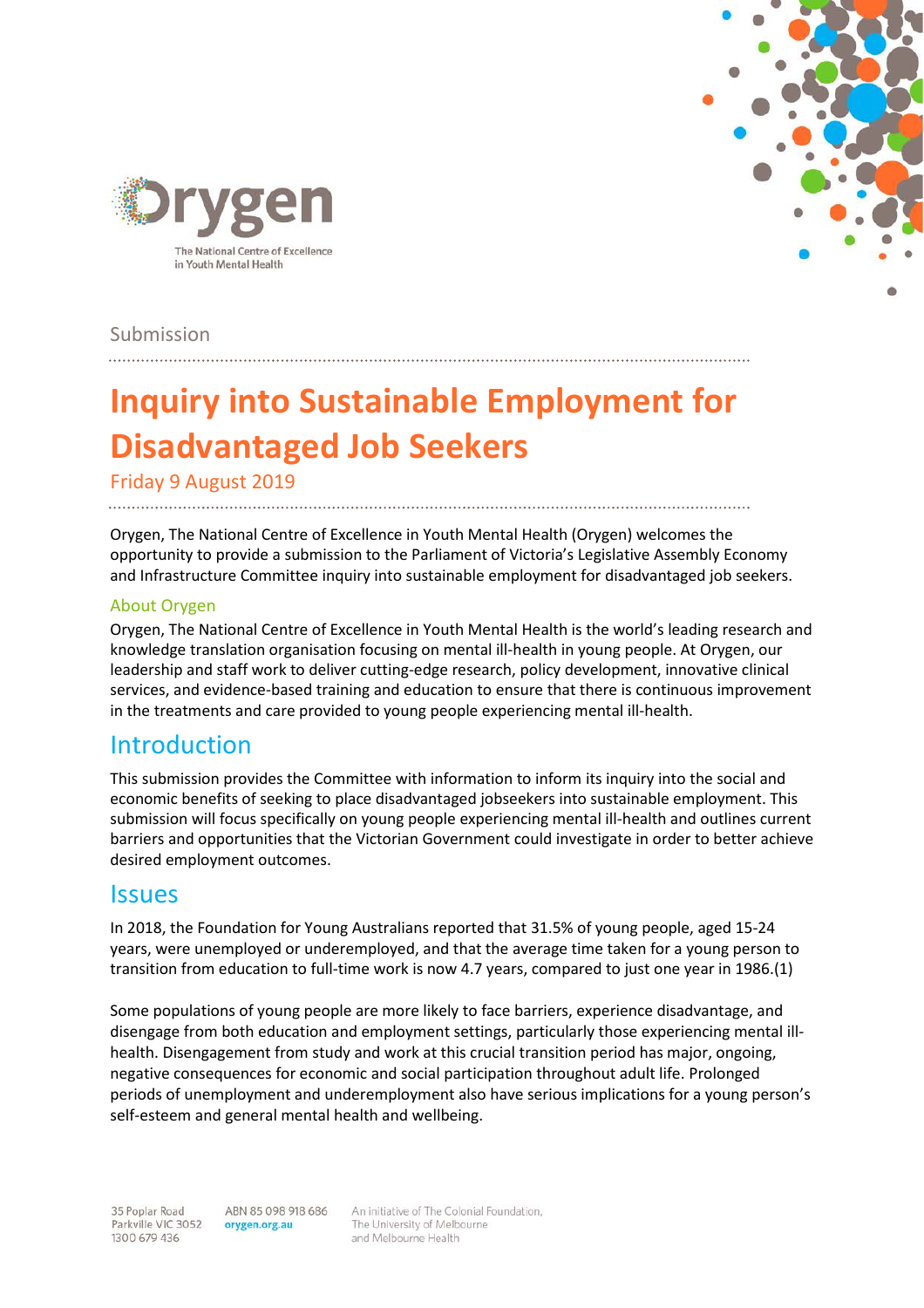#### Impact of mental ill-health on education, training and employment outcomes

The majority of mental health problems develop during adolescence and young adulthood, which coincides with the critical phases for achieving education or employment goals. Around 37.6% of all people experiencing mental ill-health (or 67.3% with severe mental illness) are unemployed or not in the labour force, compared to 22.3% of people without mental health conditions.(2) Evidence shows that the unemployment rates for young people experiencing mental ill-health can be up to three times higher than the standard youth unemployment rate.(3)

Young people with mental ill-health tend to have large gaps in their employment history; interrupted learning resulting in lower literacy and numeracy levels; lack employment references; and lack confidence to apply for jobs or enrol in further study.(3)

### Economic impact of disrupted education and employment participation due to mental ill-health

A 2009 study of the economic impact of youth mental health (12-25 year olds) in Australia found that the annual cost was over \$10.6 billion nationally (\$12.52 billion in 2017 prices).(4) Predominately, these costs were not associated with the healthcare system, as evidenced by:

- **Productivity costs (70.5% of total costs), including employment impacts, absenteeism, presenteeism, premature death, and search and hiring costs**
- Other costs (13.4% of total costs), including carer costs, funeral costs and other costs to society due to economic inefficiencies
- Health system expenditure (13.4% of total costs).

This study estimated that these costs are largely borne by individuals (61.6%), with governments (31.1%) and employers (7.2%) accounting for the remainder.(5)

The Parliamentary Budget Office (PBO) report, Disability Support Pension – Historical and projected trends, released in 2018 found new recipients (in particular younger people with psychological and intellectual conditions) were now likely to stay on the DSP payment (of up to \$23,597 p.a.) for over 20 years compared to the average period of payment of 10 years a decade ago. While these are transfer payments, and therefore only a cost to society through the cost of collecting taxes, the Parliamentary Budget Office found that these young people were likely to be the major contributor to growing DSP expenditure over the long term.(6)

A recent Australian report estimated that the cost of lost income due to unemployment among young men experiencing mental ill-health alone is \$167.8 million per annum, while the cost to the government for welfare benefits for this group is \$62.1 million per annum.(5)

#### Supporting young people back into education, training and employment

Australian research supports the importance of early intervention in supporting young people into education, employment and training, including findings that a person unemployed for one year has more than a 50% chance of becoming long term unemployed (two years or greater) and, after a second year of unemployment, there is a six out of 10 chance of remaining unemployed for an additional year.(7)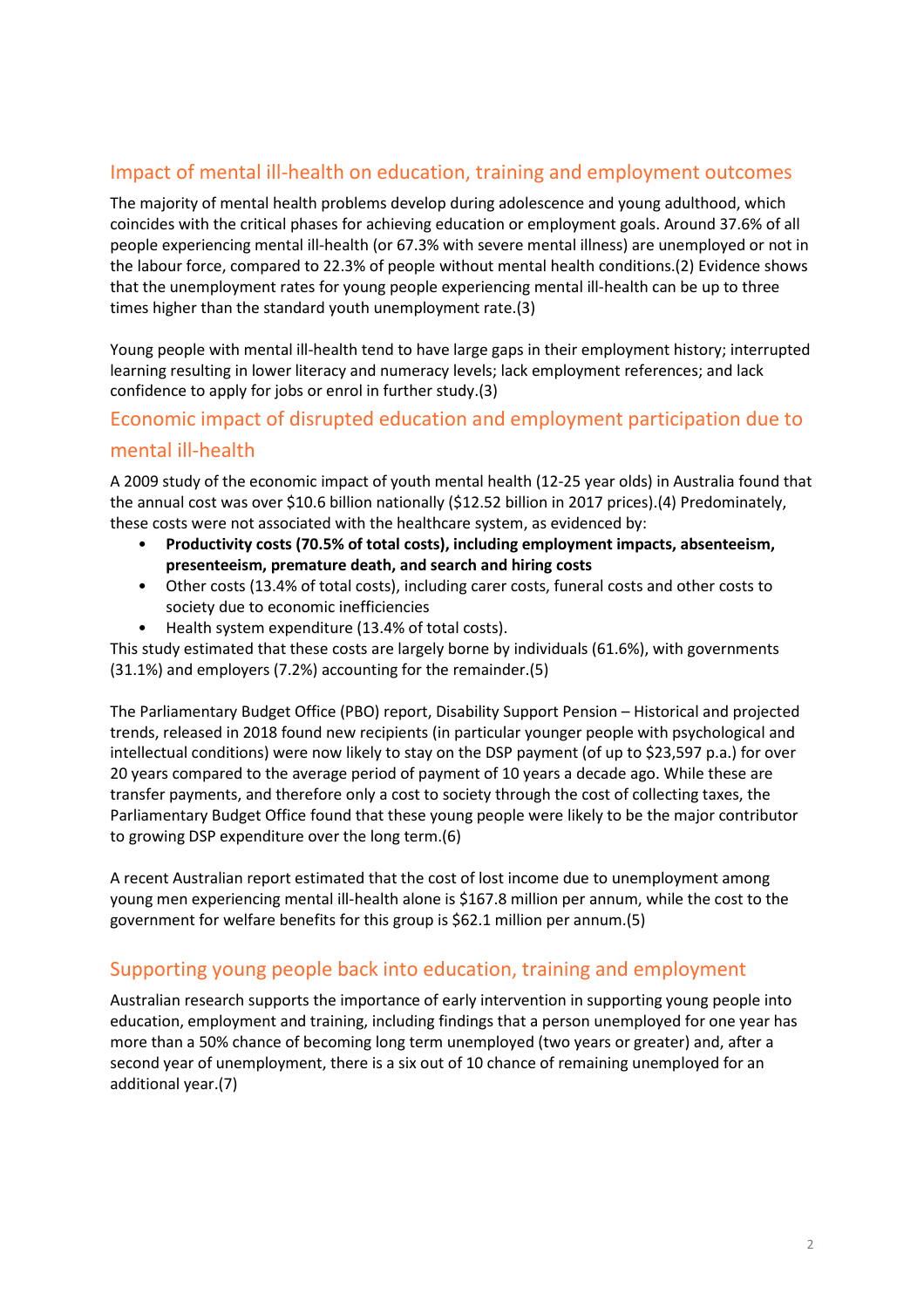Research also suggests that a return to work and/or education is likely to improve, rather than harm, a young person's clinical outcomes. Vocational services can act as a powerful clinical engagement tool for young people experiencing mental ill-health, as most want to return to work or study.(8) In a landmark 7.5 year follow-up study of 209 young people treated for first episode psychosis, returning to work or school within 14-months of treatment commencing was a better indicator of long-term recovery than symptomatic recovery at 14-months.(9) Nearly 60% of young people who had reengaged with work or education at 14-months went on to attain full functional recovery at 7.5years follow-up.(8)

Young people with mental ill-health self-identify vocational recovery as one of their main treatment goals(9) and if they are not adequately supported to work toward this goal, they may disengage from their clinical management.(10) Even if young people do remain engaged in treatment, delaying or discouraging vocational engagement can have deleterious consequences in terms of increased selfstigma, social isolation, hopelessness, suicidality and chronic disability.(11)

#### Barriers

For young people with mental ill-heath who want to work or study, there are a number of barriers which make this more difficult. Barriers to the completion of studies/school retention for students experiencing mental ill-health, can include:

- Cognitive or attention difficulties associated with illness symptoms and/or effects of medication
- Stigma, discrimination, fear of failure and lowered perception of academic aptitude (particularly when past educational experiences have been negative)
- Disruptions to participation due to periods of exacerbations in the illness
- Other life issues such as financial pressures, housing and relationships which may also be related to experiences of mental ill-health.(12)

Should mental ill-health impact on school completion, the resultant low educational attainment, training or skills are then perceived as barriers to finding work. Additional barriers to employment can include:

- Concern from those close to the person, including family members or carers and clinicians, that there will be a negative impact from engagement in work (increased pressure, stress and potential for discrimination), potentially exacerbating illness.
- Perceived or actual stigma and discrimination in workplaces deterring individuals from disclosing their mental health condition and negotiating appropriate arrangements with their employer to accommodate their needs.(9)

Sub-populations of young people may be particularly disadvantaged, as they experience compounding barriers to access. A study of headspace clients found characteristics most strongly associated with non-participation in education, training and employment included being Aboriginal or Torres Strait Islander, male, homeless, diagnosed with a substance use disorder, or having a neurodevelopmental disorder in young adulthood.(13)

### Current service responses

Evidence from across the headspace platform indicates that existing and traditional employment and study support mechanisms are not working for young people experiencing mental ill-health. With ongoing stigma and low mental health literacy among service providers across the vocational support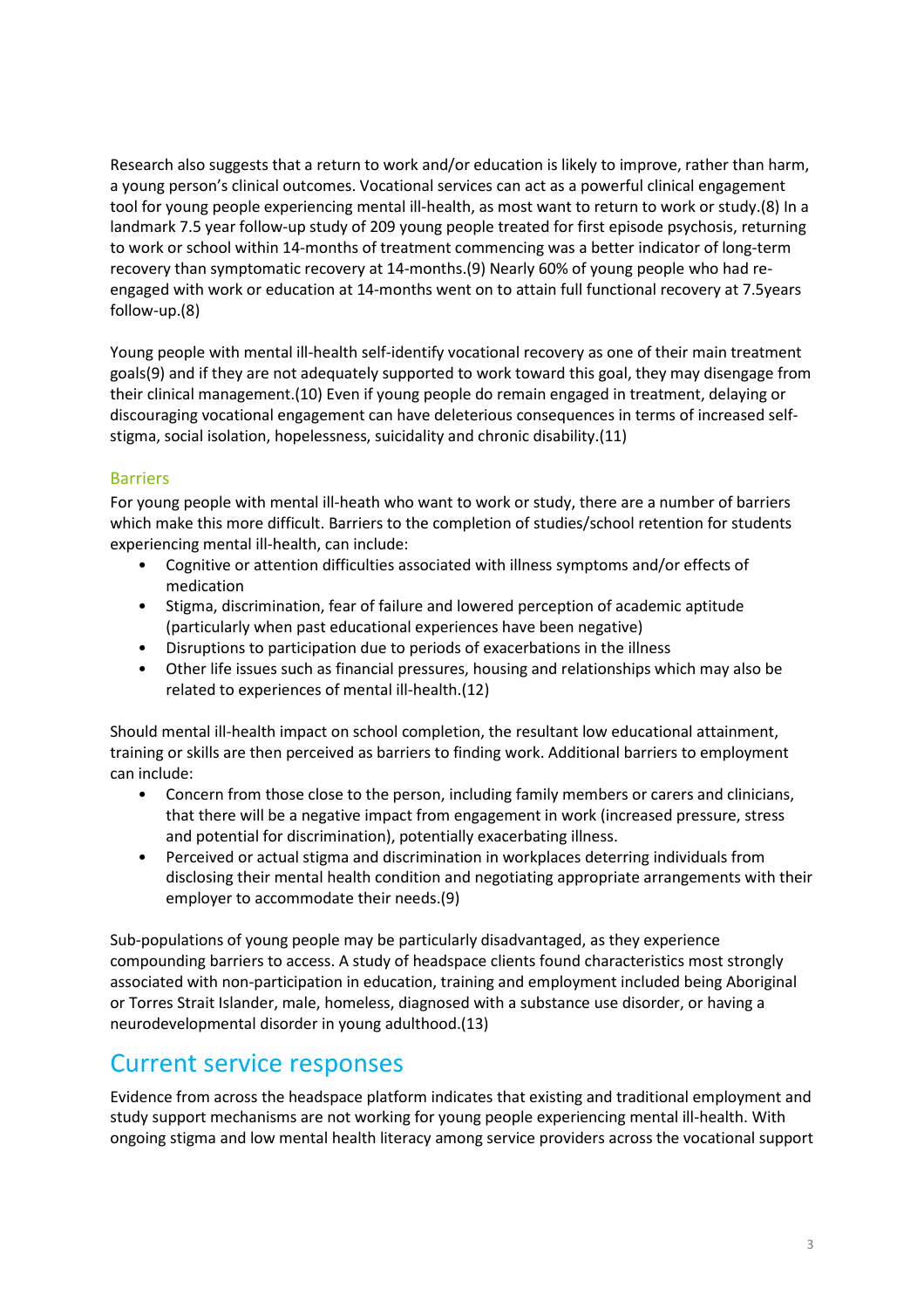system, young people report that they do not feel comfortable engaging with the traditional vocational supports available to them.(3) In addition, issues of high staff turnover, poor skill sets and a tendency towards a punitive approach to employment support within these systems has had a detrimental impact on satisfaction, with 73% of respondents dissatisfied with mainstream employment service.(14) Indeed, the providers' role in the benefit compliance system (and risk of loss of payment) was a major source of anxiety.(14)

Existing services respond poorly to the needs of young people experiencing mental ill-health who are not in education, employment or training. During 2017-2018, more than one-quarter (25.8%) of young people presenting to headspace centres were not in education, employment or training, increasing to more than 30% in regional and rural areas, and above 40% for some centres in regional Queensland, Victoria and Tasmania.(3)

Services for this cohort are also fragmented. Employment services are seldom located with or linked to mental health services, resulting in difficulty navigating the service system, and creating barriers to holistic, person-centred care. People with mental ill-health, particularly those with mild-moderate symptoms, are channelled towards employment services targeted at the general community. Generic employment services (such as jobactive) do not offer low enough caseloads and lack the subject matter expertise to support young people with mental ill-health.(9)

Some youth mental health platforms, such as the Australian Government funded headspace, have been specifically developed to create integrated pathways, a holistic focus, and include vocational supports within their services. While headspace centres are expected to provide vocational services, there is no Federally-funded stream that supports such services, with centres expected to draw upon 'in-kind' support from consortium partners. Further, traditional vocational and educational funding streams are not suitable because they are limited in their reach or not suited to the unique needs of young people experiencing mental ill-health (e.g. by having a disability focus).(9)

To attempt to fill this large service gap, a number of innovative programs have been and are being developed, trialled, and evaluated. These include the Individual Placement Support (IPS) trial, the Digital Work and Study Service (DWSS), the Digital Industry Mentoring Service (DIMS), Youth Online Training and Employment System (YOTES), and incorporating youth vocational peer workers into trials.

# Policy context

The Victorian Government has recognised the impact of mental ill-health on education and workforce participation, and implemented a number of measures across education, employment services, mental health service delivery and social services. In 2012 the Social and Family Services Committee of the Victorian Parliament reported on its *Inquiry into Workforce Participation by People with a Mental Illness.* The report made a significant number of recommendations, including trialling the co -location of education and employment officers in area mental health services.

Since then, the Victorian Government, through the Jobs Victoria Employment Network (JVEN) has invested in an employment support program for young people experiencing mental health issues who are engaged in Orygen Youth Health services.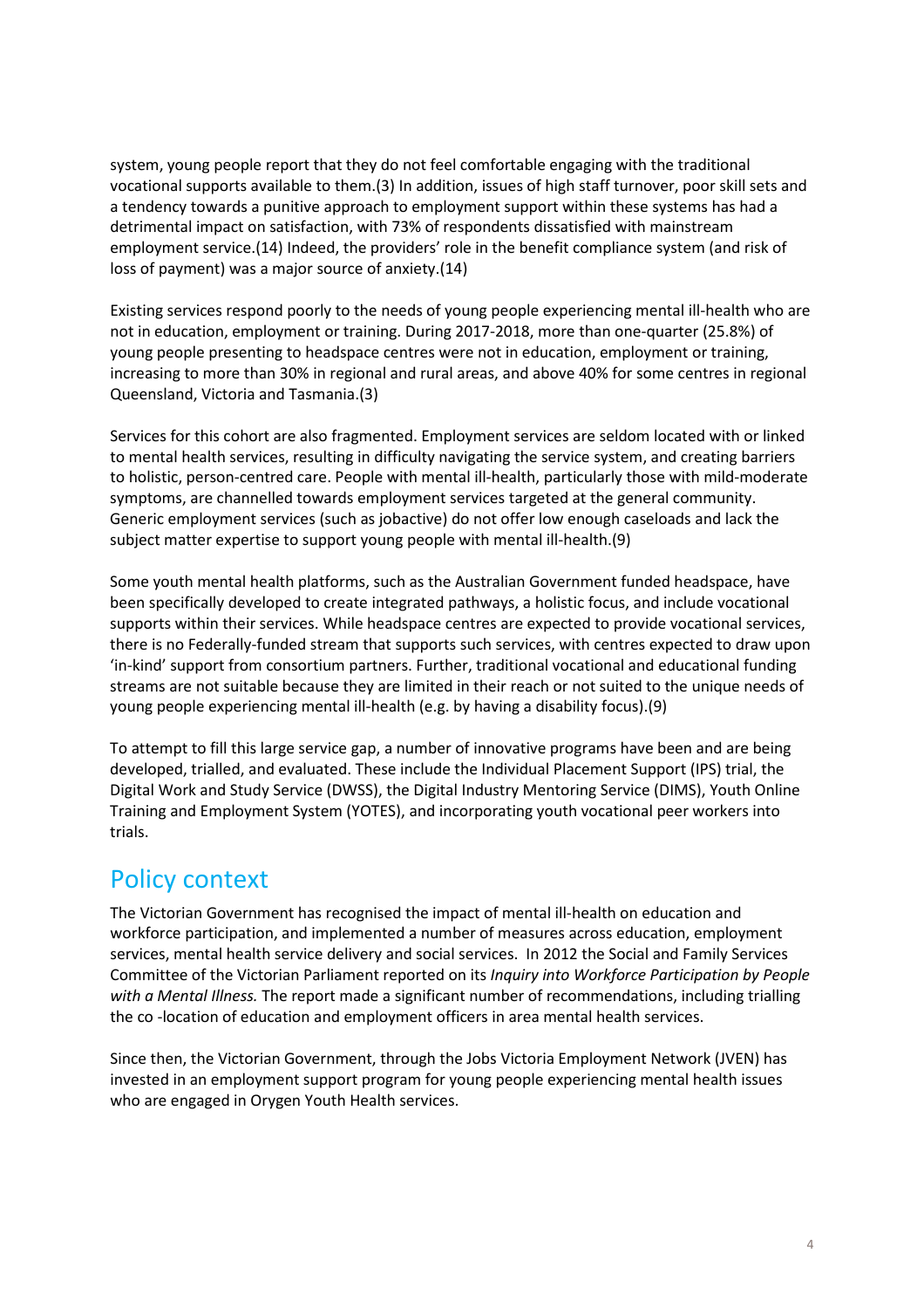Orygen has tried to fit the evidence-based Individual Placement and Support (IPS) approach – described in detail below - into the JVEN funding model, however there are elements of the funding criteria and reporting requirements that work against some of the key principles of IPS.

For example young people in the JVEN IPS program must be able to work a minimum of 15 hours per week, every week for 26 weeks, for this to be considered a sustained employment outcome (this goes against the fidelity points that all people who want help getting work, regardless how many hours per week, are eligible for IPS). While this works for some in the program, many of the more disadvantaged young people that need a graded entry to work or want to study and work at the same time.

# **Opportunities**

There is a clear need for the Victorian Government to continue its overhaul of existing vocational support services, to better meet the needs of a more complex workforce and employment landscape. Continued commitment to expanding the delivery of evidence-based initiatives and emerging programs (described below) will help to ensure sustainable employment outcomes can be achieved for disadvantaged young people, particularly those experiencing mental ill-health.

### Individual Placement Support (IPS)

IPS is an evidence-based vocational intervention demonstrated to be superior to traditional vocational interventions among adults with severe mental ill-health. (9) This model has been successfully adapted for delivery within youth mental health settings. A 2014 report by Orygen presented strong evidence for the IPS employment services model, which was shown to effectively increase workforce participation among young people experiencing mental ill-health, and divert them from the Disability Support Pension.(9)

In 2016, the Australian Government announced more than \$13.6 million funding for a three-year national trial of the IPS model of vocational assistance for young people aged 25 years and under experiencing mental ill-health. An initial 14 IPS trial sites were rolled out in headspace centres, along with a separately funded evaluation and fidelity review process. In January 2019, it was announced that funding for the 14 trial sites would be extended for a further two years and an additional 10 IPS sites would be established.

While the 2018 evaluation of the IPS is not publicly available, nine IPS sites have separately provided Orygen with outcome data. Combined, these data demonstrate: placements of 419 young people into employment, 185 young people into education, and a placement rate into either work or education of 72.2%.

A recent international meta-analysis of randomised controlled trials provides strong evidence for the competitive employment outcomes provided through the IPS. The analysis found that participants in IPS, compared to standard job supports, had better vocational outcome.(15) Another systematic review and meta-analysis in 2016 found that IPS was more than twice as likely to lead to competitive employment when compared with traditional vocational rehabilitation.(16)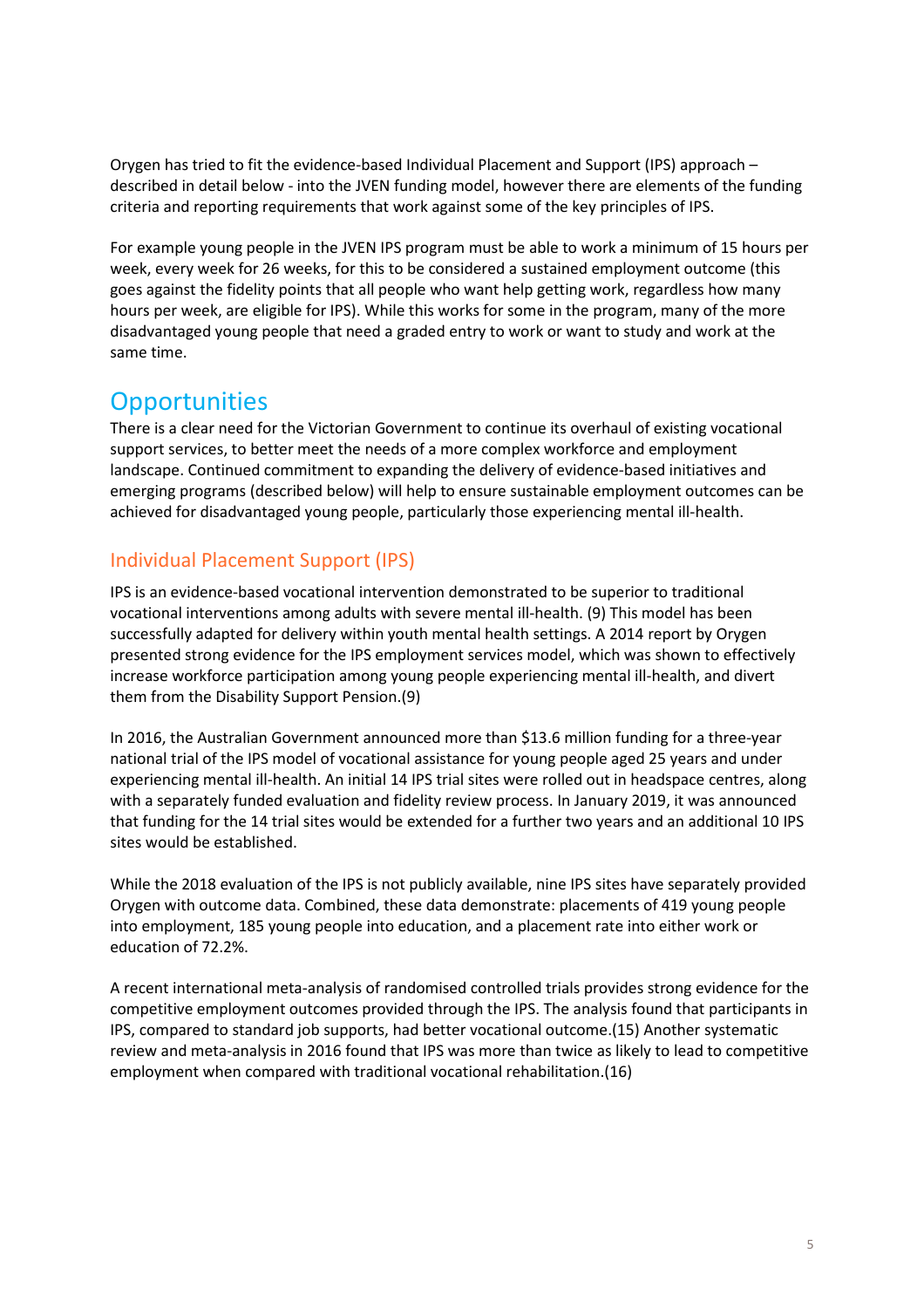### Youth Online Training and Employment System (YOTES)

YOTES is a moderated, safe online environment that allows young people to engage in positive social media interactions, and have ongoing contact with career specialists and peer workers. YOTES offers flexible accessibility; content co-designed with young people; safety software; employability skills; and ongoing support once employed.

YOTES combines Facebook-style social networking, evidence-based, high-quality career content and a forum-like feature where users can cooperatively crowd source solutions to problems. Users develop individual profiles and build points using the system to work on core work skills by completing suitable training modules and actions. A team of online career consultants moderates the system to enhance social connections and highlight career options. There are 40 evidence-based steps in YOTES, including 'Career exploration', 'Employer expectations' and 'Entrepreneurship', with completion of steps allowing users to earn points towards their work strengths.

YOTES has been developed on technology used in a range of moderated online social therapy platforms developed and tested by eOrygen over seven years. The current randomised control trial of YOTES has recruited 180 young people (90 in the YOTES trial and 90 in the control group) to date.

#### Vocational Peer Workers

There is growing demand for increasing the lived-experience workforce to provide services such as peer support and advocacy, and to support consumer and carer engagement in service development and improvement.(17) Peer support can be defined as social, emotional or practical support that is mutually offered and reciprocal. In Victoria, the Department of Health and Human Services has provided program funding for the expansion of post-discharge support by peer workers and is developing a lived-experience workforce strategy for Victoria.

Orygen, in collaboration with Jobs Victoria, is currently trialling a new approach to enhance and expand vocational support available to young people, by embedding youth vocational peer workers into IPS teams. These positions work collaboratively with IPS workers and clinicians to provide emotional and social support to others with whom they share a common experience. In the employment and education context, this can include supports such as talking to participants about disclosing their mental health with employers or developing strategies with young people to manage their mental health when balancing life and work or study. Peer workers can also provide ongoing post-placement support, supplementing the role of the IPS worker.

Benefits of peer work programs include the creation of entry level career opportunities for people experiencing long-term unemployment or for people with limited work experience, and increased uptake and program participation, as peer workers can improve engagement with support services.

# Policy options

The following policy options are presented to the Committee, to support the Victorian Government's efforts to improve sustainable employment outcomes by providing meaningful support to disadvantaged people, particularly young people experiencing mental ill-health.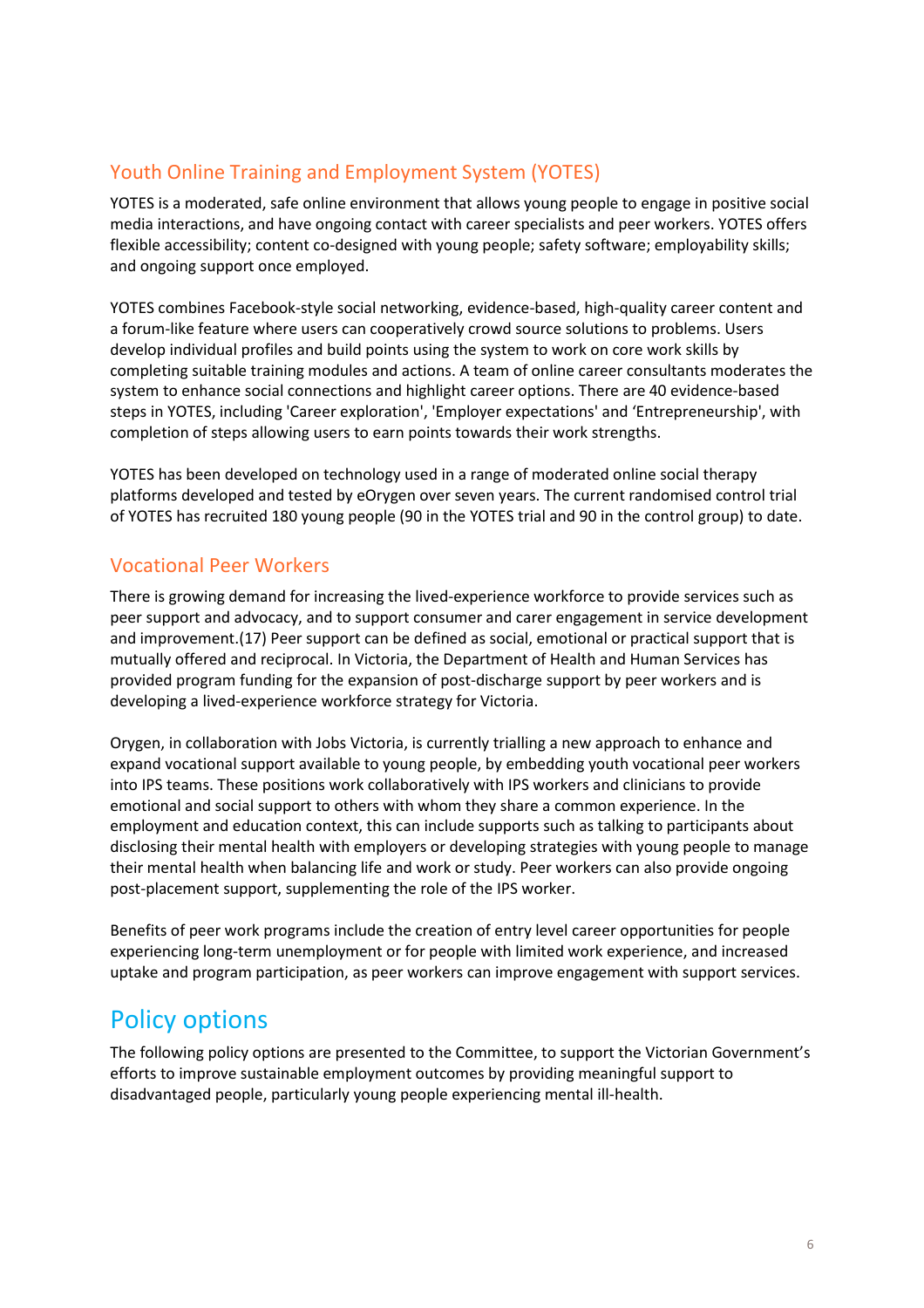- 1. The Victorian Government should explore options to increase investment in vocational support programs for young people, particularly those experiencing mental ill-health. This includes investment into the IPS model for young people in youth mental health services and ensure that the reporting and minimum activity requirements are appropriate to meet IPS model fidelity. There is also a need to implement and evaluate enhancements to this model by incorporating peer work and integration with technology into its delivery.
- 2. Many outcome measures utilised in vocational services young people experiencing mental illhealth are narrow and do not assess the true impact of the program. For example, measuring benefits such as studying, volunteering, or participating in internships is not a reporting requirement for many funders, yet these are important vocational steps for young people. It is recommended that the Victorian Government review outcome measures of vocational support programs it funds for young people experiencing mental ill-health.
- 3. The Victorian Government has committed to supporting over 400 careers practitioners obtain the Graduate Certificate in Career Education, to ensure that every government secondary school can have at least one qualified careers practitioner. It is recommended that practitioners undergoing training are provided with a distinct youth mental health component, to ensure that they are able to meet the specific needs of young people in educational settings who experience mental ill-health.
- 4. It is recommended that the Victorian Government fund the development and implementation of professional development activities across the Victorian vocational workforce to build mental health literacy and capacity to provide effective vocational support to young people experiencing additional barriers to vocational engagement due to mental ill-health.

# Contact details

For further information and follow-up relating to this submission, please contact: David Baker, Principal Policy Adviser Orygen, The National Centre of Excellence in Youth Mental Health

Email: david.baker@orygen.org.au Telephone: +61 3 9966 9158